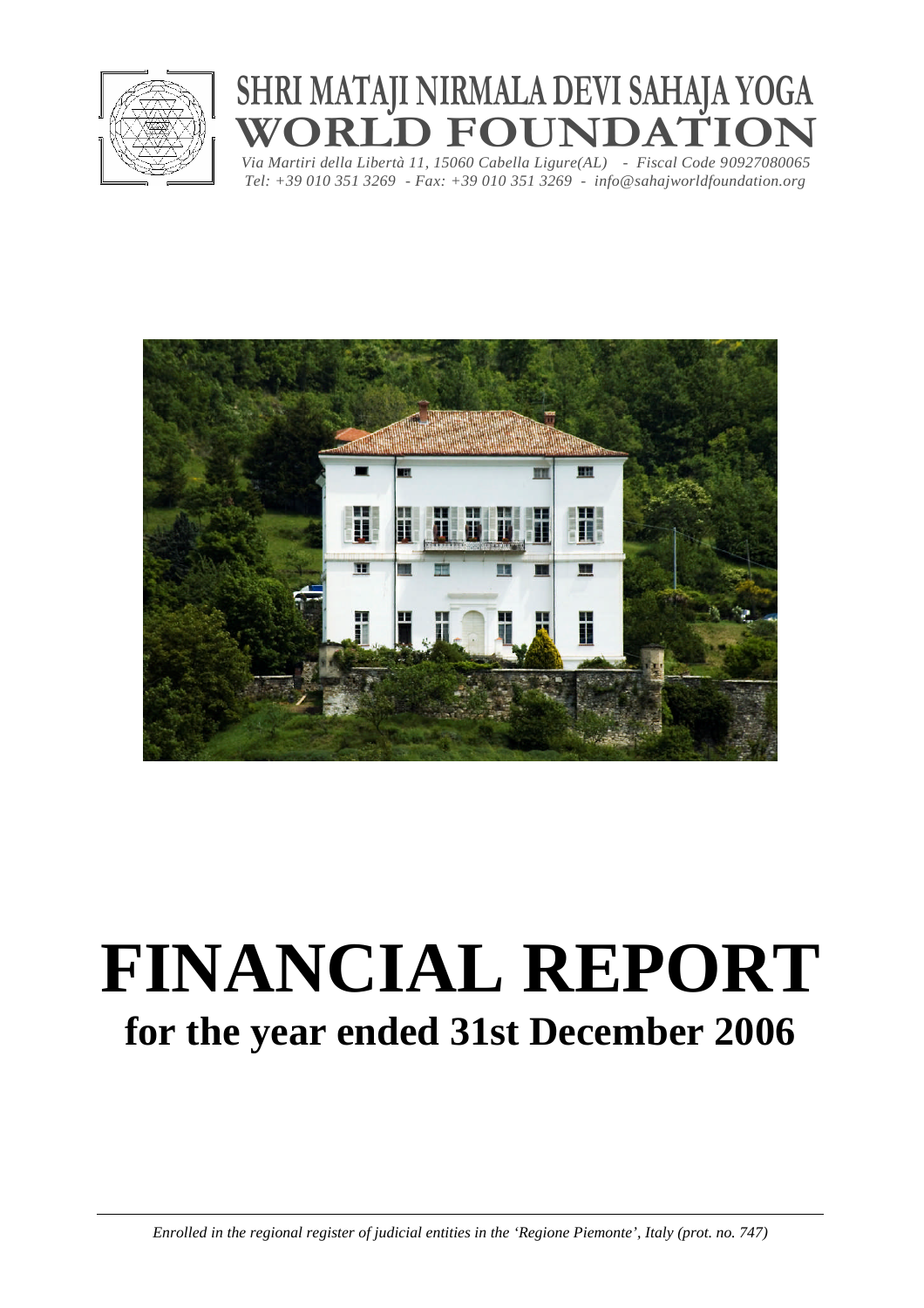#### **CONTENTS**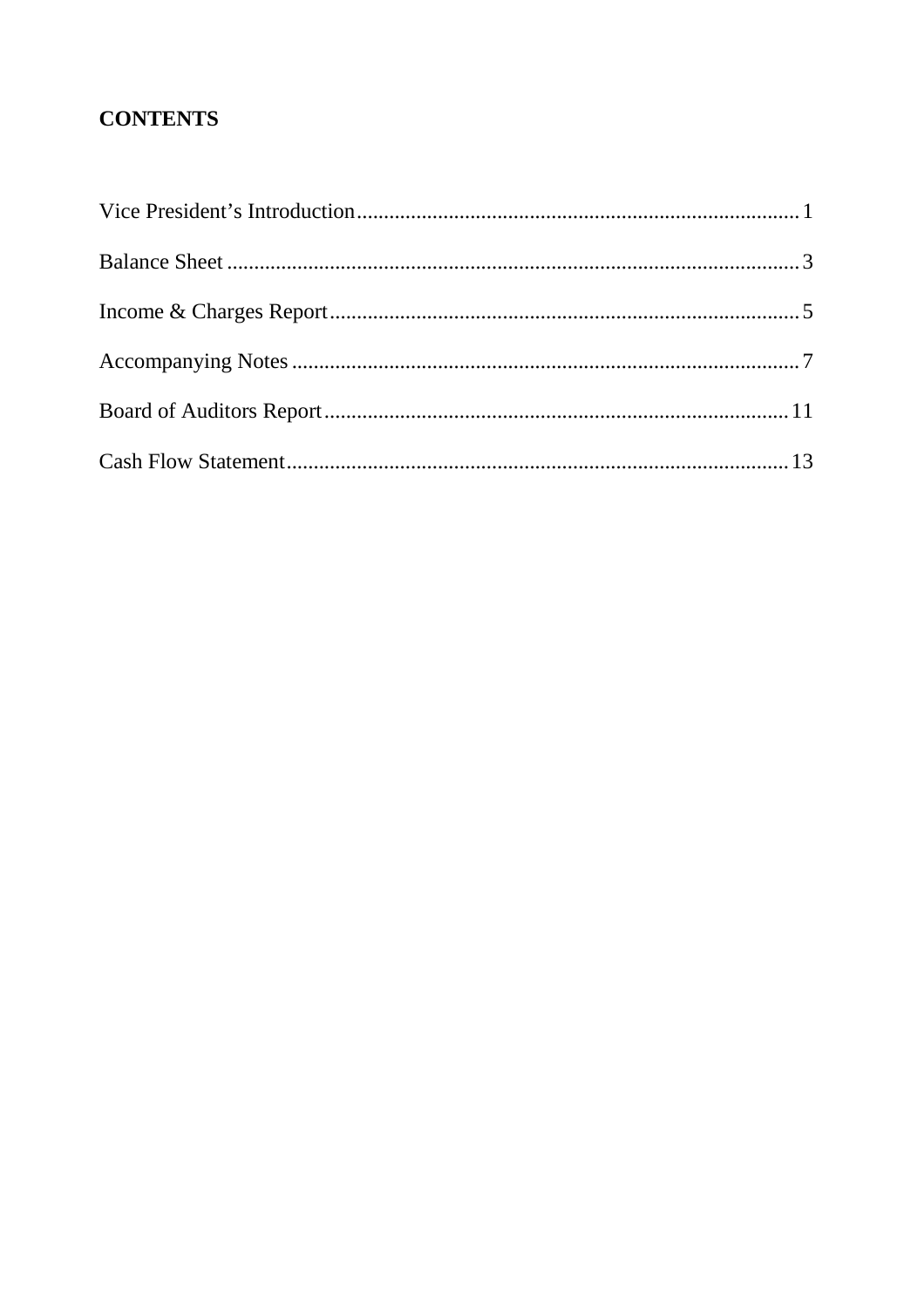There is no other way to begin this introduction to the World Foundation Financial Report 2006 than to express our profound gratitude to H.H. Shri Mataji Nirmala Devi (aka Mrs. Nirmala Srivastava). In this I am confident that I speak for the Board of Directors as well as for the multitudes who stand to benefit, today and in the future, from the work of the Shri Mataji Nirmala Devi Sahaja Yoga World Foundation. In establishing the Foundation and generously donating to it all her properties in Val Borbera, Shri Mataji has provided us with an instrument that will be placed at the service of the emancipation of mankind. We are moved by her generosity and inspired by her example of hard work and dedication to the cause of man's spiritual development.

The purpose of this report is to submit the World Foundation Financial Report 2006 to the Board of Directors for consideration and approval. Following this, it is our intention to put it into the



Shri Mataji Nirmala Devi *Founder and Benefactor*

public domain by publishing it on our website, so as to allow potential donors, backers and other stakeholders to gain insight into our operations.

The World Foundation Financial Report 2006 includes the following documentation:

- 1. Balance Sheet as of 31 December 2006;
- 2. Income & Charges Report;
- 3. accompanying Notes;
- 4. Cash Flow Statement.

All the documents have been drawn up in conformity with the regulatory requirements of the Italian state.

In assessing the documentation it is important to take into account some factors:

- the World Foundation was established by H.H. Shri Mataji Nirmala Devi on the  $8<sup>th</sup>$  July 2006 and was only operative in the  $2<sup>nd</sup>$  semester of that year;
- according to Shri Mataji's wishes, which are articulated in the Act of Constitution, the donation of her properties was conditional on the Foundation receiving Judicial Recognition from the relevant Italian authority;
- Judicial Recognition was conferred upon the Foundation by the Regional Piedmont Authority in Turin on the  $8<sup>th</sup>$  November 2006. From that date the Foundation formally became the owners of the properties donated to it in the Act of Constitution. Members of the Board were thus exonerated from personal liability towards the Foundation and authorised to make decisions of extraordinary administration;
- the Italian Ministry of Art & Culture still held an option over Palazzo Doria, which is a listed building in Italy, but declined to exercise it within the established deadline. Thus, only in February 2007 was the Foundation able to officially register the transfer to its name of all the properties donated to it in the Act of Constitution.

In this period the Executive Committee has had to direct its efforts principally toward the bureaucratic processes and procedures required to ensure that the Foundation is able to operate properly. It has also: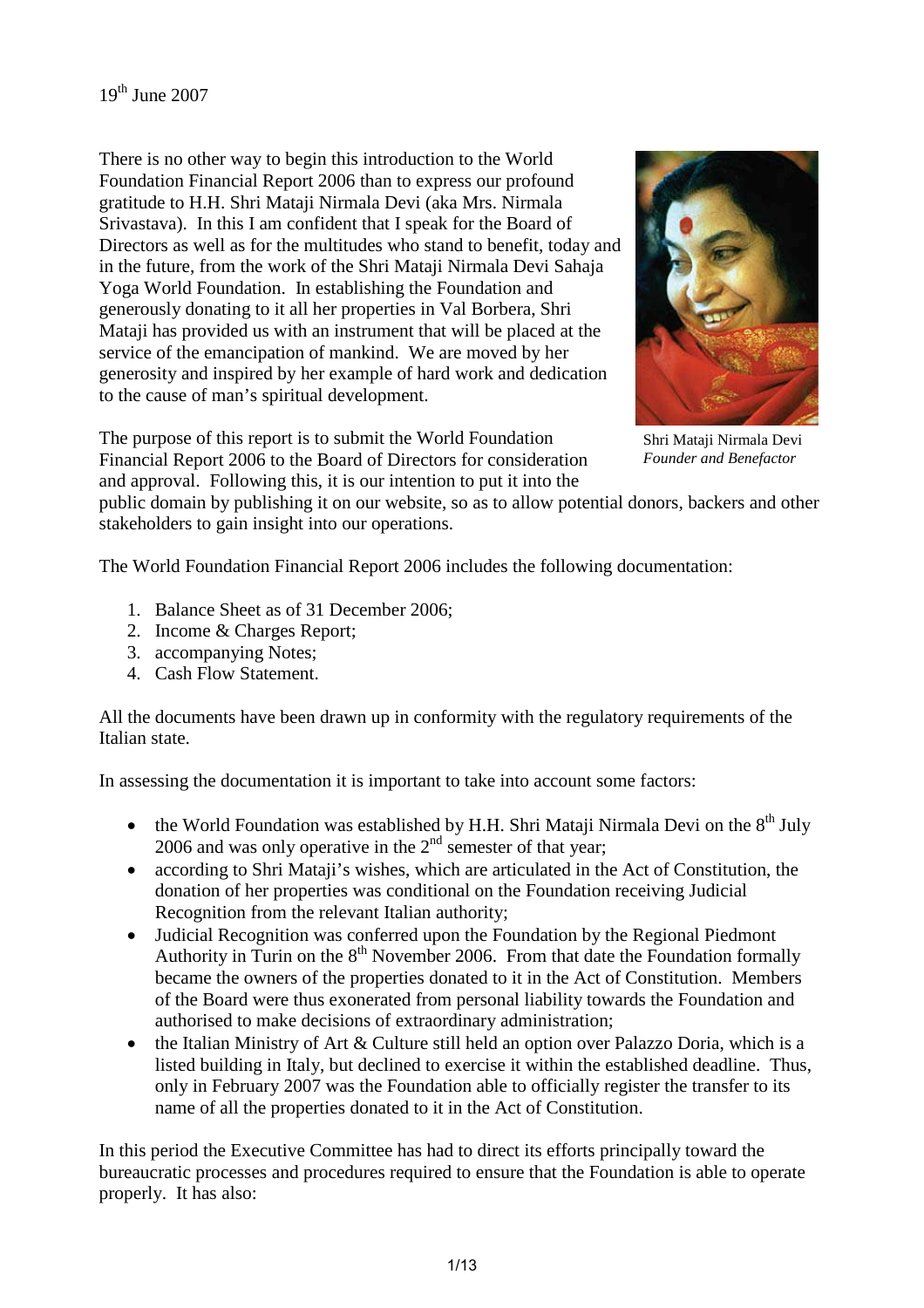- $\triangleright$  set up and organised the accounting and human resources functions within the Foundation, relying also on external consultants;
- $\triangleright$  provided for comprehensive insurance cover for the properties;
- $\triangleright$  proceeded to transferred to the Foundation all service and supply contracts previously under the name of Shri Mataji;
- $\triangleright$  completed some urgent maintenance work;
- $\triangleright$  begun to draw up plans for the future use of the properties, including related building projects.

All of this has been possible thanks also to the employment of Robert Hunter as General Manager of the Foundation. Robert started working for the Foundation on the  $1<sup>st</sup>$  October 2006 and has shown a commitment to the job which, I believe, deserves to be acknowledged.

Donations this year, which covers only the  $2<sup>nd</sup>$  semester of 2006, amounted to Euro 88,711.00, of which Euro 49,901.00 were donated on the occasion of Guru Puja 2006. The remaining Euro 38,810.00 derive mainly from donations made during or after events organised by the Foundation in this period (Euro 10,821.00 from European-level Puja Seminars, Euro 2,130.00 from Health & Wellness Workshops, Euro 23,700.00 from Children Camps & Activities, Euro 2,189.00 from miscellaneous donations).

We now look forward to 2007 as a year of development and consolidation of the World Centre in Cabella, in our humble endeavour to carry forward and realise the intentions of our Founder and President, H.H. Shri Mataji Nirmala Devi.

With respect,

Aldo Gandolfi *Vice President*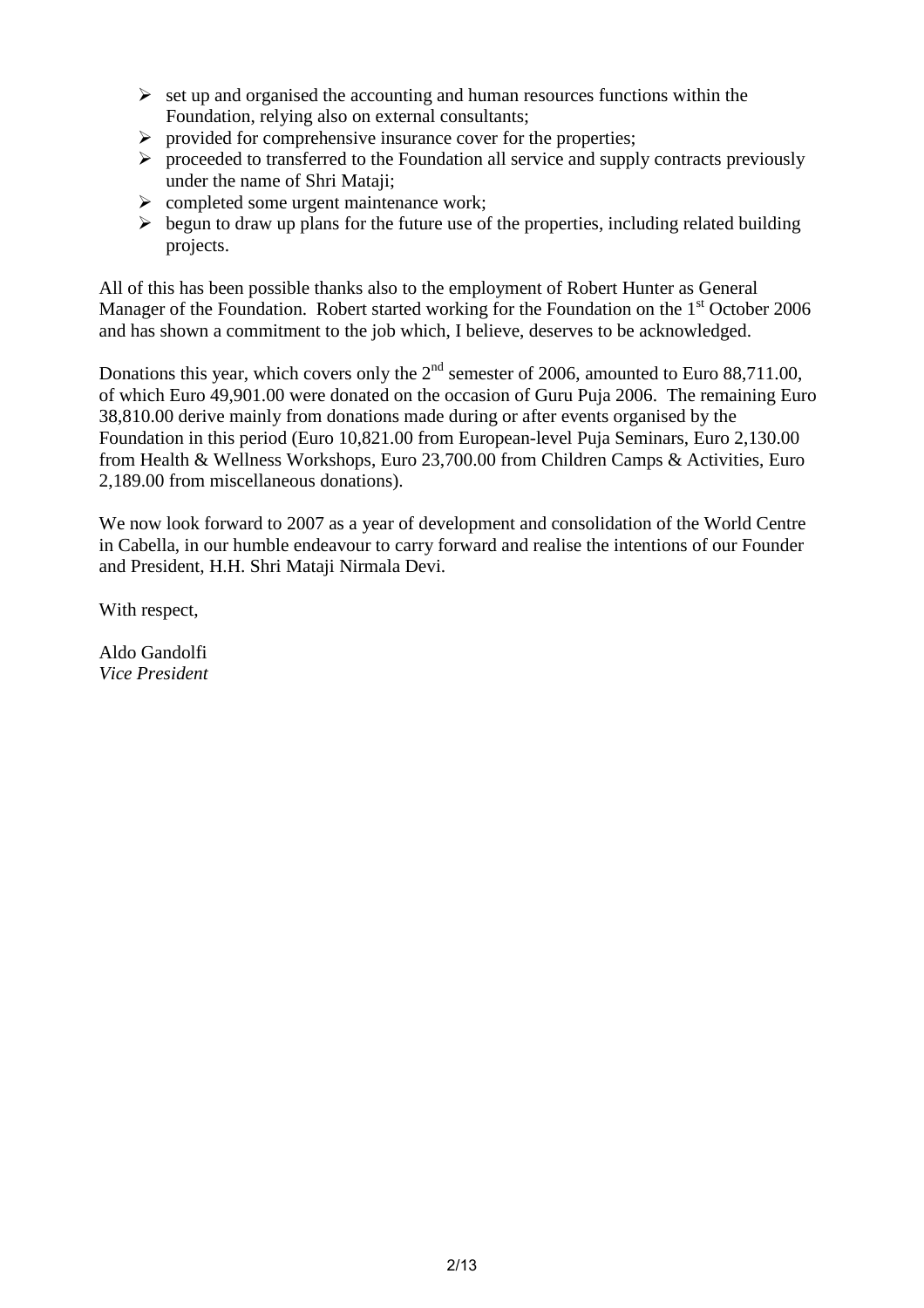#### **BALANCE SHEET AS AT DECEMBER 31, 2006**

#### **BALANCE SHEET ASSETS**

| A) ACCOUNTS RECEIVABLE DUE FROM PROMOTING PARTNER                                                                  |                                      | 0.00         |
|--------------------------------------------------------------------------------------------------------------------|--------------------------------------|--------------|
| <b>B) FIXED ASSETS</b><br>Intangible fixed assets<br>Software licenses<br>minus: Accumulated depreciation<br>Total | 658.91<br>(166.40)<br>492.51         | 492.51       |
| <b>Tangible fixed assets</b><br><b>Buildings</b><br>minus: Accumulated depreciation<br>Total                       | 1,950,000.00<br>0.00<br>1,950,000.00 | 1,951,147.88 |
| Office equipment<br>minus: Accumulated depreciation<br>Total                                                       | 1,197.79<br>(49.91)<br>1,147.88      |              |
| <b>C) CURRENT ASSETS</b><br><b>Accounts receivable</b><br>due within 12 months<br>Securities<br>Total              | 424.46<br>424.46                     | 57,372.26    |
| <b>Cash and cash equivalents</b><br>Cash at banks<br>Cash and cash equivalents on hands<br>Total                   | 56,806.11<br>141.69<br>56,977.80     |              |
| D) PREPAID EXPENSES AND ACCRUED INCOME<br>Prepaid expenses<br>Accrued income<br>Total                              | 250.40<br>258.93<br>509.33           | 509.33       |
| <b>TOTAL ASSETS</b>                                                                                                |                                      | 2,009,521.98 |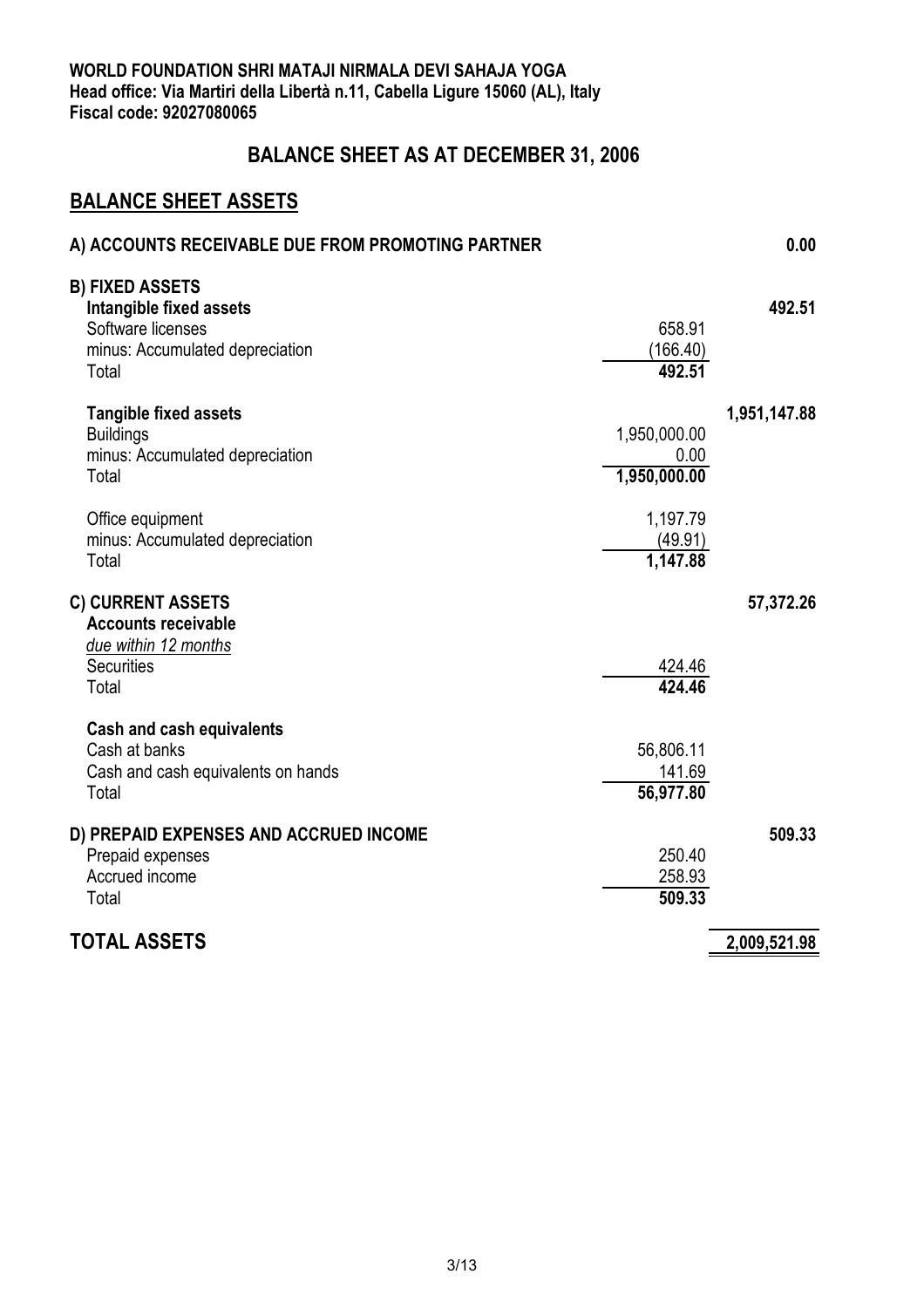#### **BALANCE SHEET EQUITY AND LIABILITIES**

| A) EQUITY                                       |              |
|-------------------------------------------------|--------------|
| <b>Endowment Fund</b><br>1,950,000.00           |              |
| 46,204.69<br>Profit for the period              |              |
| 1,996,204.69<br>Total                           |              |
| <b>B) PROVISION FOR LIABILITIES AND CHARGES</b> | 0.00         |
| C) PROVISION FOR TERMINATION INDEMNITIES        | 468.93       |
| Provision for termination indemnities<br>468.93 |              |
| 468.93<br>Totale                                |              |
| <b>D) ACCOUNTS PAYABLE</b>                      | 11,980.69    |
| due within 12 months                            |              |
| Trade payables<br>7,725.14                      |              |
| 1,602.42<br>Current tax payable                 |              |
| Social security payable<br>874.27               |              |
| 1,778.86<br>Other payables                      |              |
| 11,980.69<br>Total                              |              |
| E) ACCRUED LIABILITIES AND DEFERRED INCOME      | 867.67       |
| <b>Accrued liabilities</b><br>867.67            |              |
| 867.67<br>Total                                 |              |
| <b>TOTAL EQUITY AND LIABILITIES</b>             | 2,009,521.98 |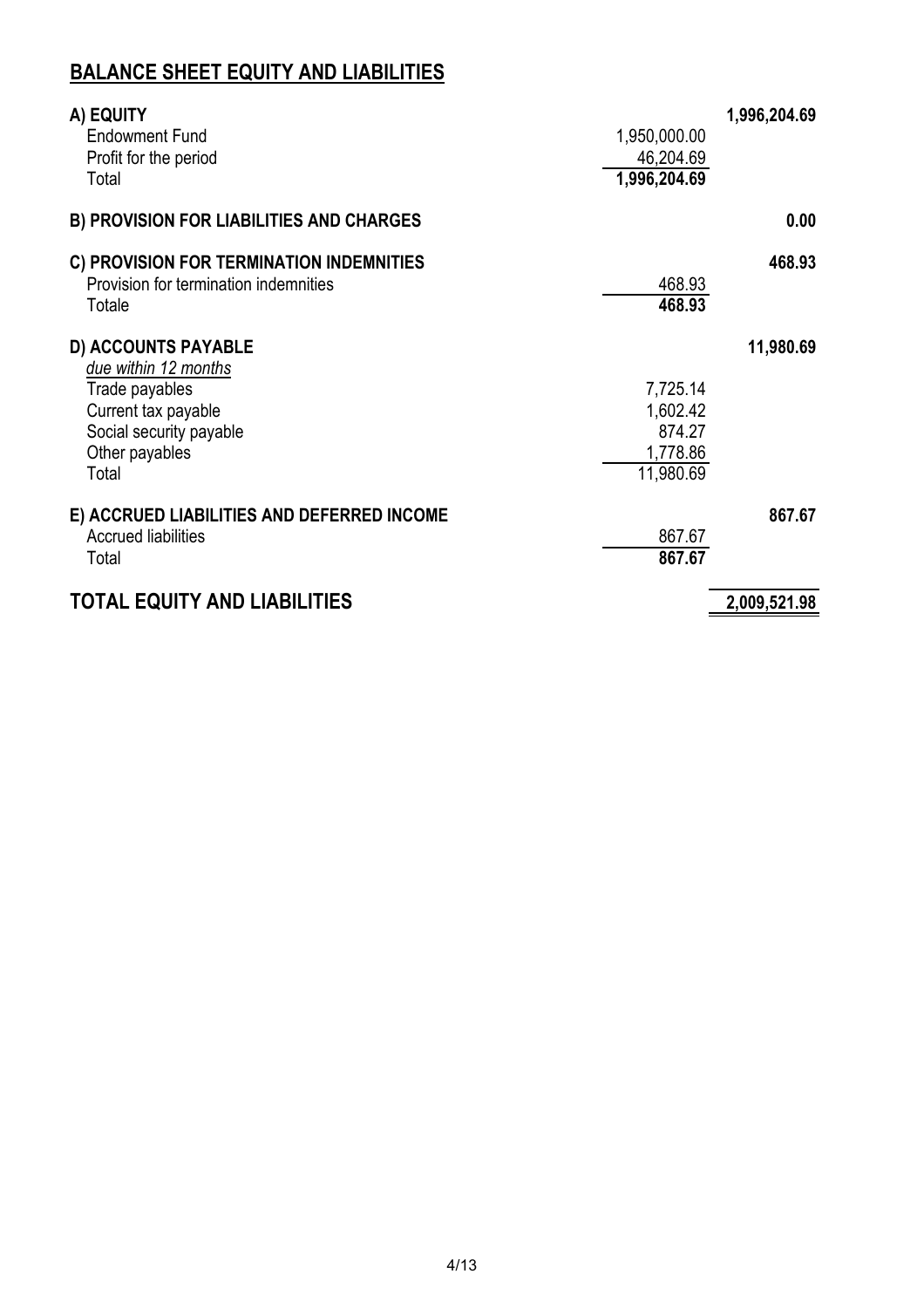#### **INCOME AND CHARGES REPORT**

| A) INCOME FROM OPERATING ACTIVITIES                                  |                        | 88,712.54    |
|----------------------------------------------------------------------|------------------------|--------------|
| Unrecoverable grants                                                 | 88,711.00              |              |
| <b>Rebates</b>                                                       | 1.54                   |              |
| <b>B) CHARGES FROM OPERATING ACTIVITIES</b>                          |                        | (42, 779.36) |
| <b>Expenses for services</b>                                         |                        |              |
| Expenses for third party services                                    | (3,863.75)             |              |
| Maintenance expenses                                                 | (2,466.72)             |              |
| Power consumption<br>Telephone services                              | (5,410.90)<br>(640.80) |              |
|                                                                      |                        |              |
| <b>Heating expenses</b>                                              | (2,589.98)             |              |
| Water consumption                                                    | (127.18)               |              |
| Insurance expenses                                                   | (3,450.00)             |              |
| Fiscal, legal and notarial consultancies                             | (10,758.00)            |              |
| Total                                                                | (29, 307.33)           |              |
| <b>Expenses for use of third party assets</b>                        |                        |              |
| Rent paid                                                            | (185.93)               |              |
| Total                                                                | (185.93)               |              |
| <b>Employee expenses</b>                                             |                        |              |
| <b>Wages and salaries</b>                                            | (7,305.01)             |              |
| Social contribution                                                  | (2, 150.66)            |              |
| <b>Termination indemnities</b>                                       | (504.58)               |              |
| Total                                                                | (9,960.25)             |              |
|                                                                      |                        |              |
| Depreciation and writedowns                                          |                        |              |
| Depreciation of intangible fixed assets                              | (166.40)               |              |
| Depreciation of tangible fixed assets                                | (49.91)                |              |
| Total                                                                | (216.31)               |              |
| Other operating expenses                                             |                        |              |
| Fuel expenses                                                        | (232.39)               |              |
| Motorway expenses                                                    | (20.80)                |              |
| Travelling expenses                                                  | (147.27)               |              |
| Revenue stamps and postal charges                                    | (154.18)               |              |
| Other exepenses                                                      | (744.13)               |              |
| Costs to acquire assets recognised as expenses in the current period | (417.60)               |              |
| Stationery                                                           | (81.90)                |              |
| Taxes and duties                                                     | (1, 294.27)            |              |
| Rebates                                                              | (1.44)                 |              |
| Capital losses                                                       | (15.56)                |              |
| Total                                                                | (3, 109.54)            |              |
|                                                                      |                        |              |

#### **DIFFERENCE BETWEEN INCOME AND CHARGES FROM OPERATING ACTIVITIES (A - B) 45,933.18**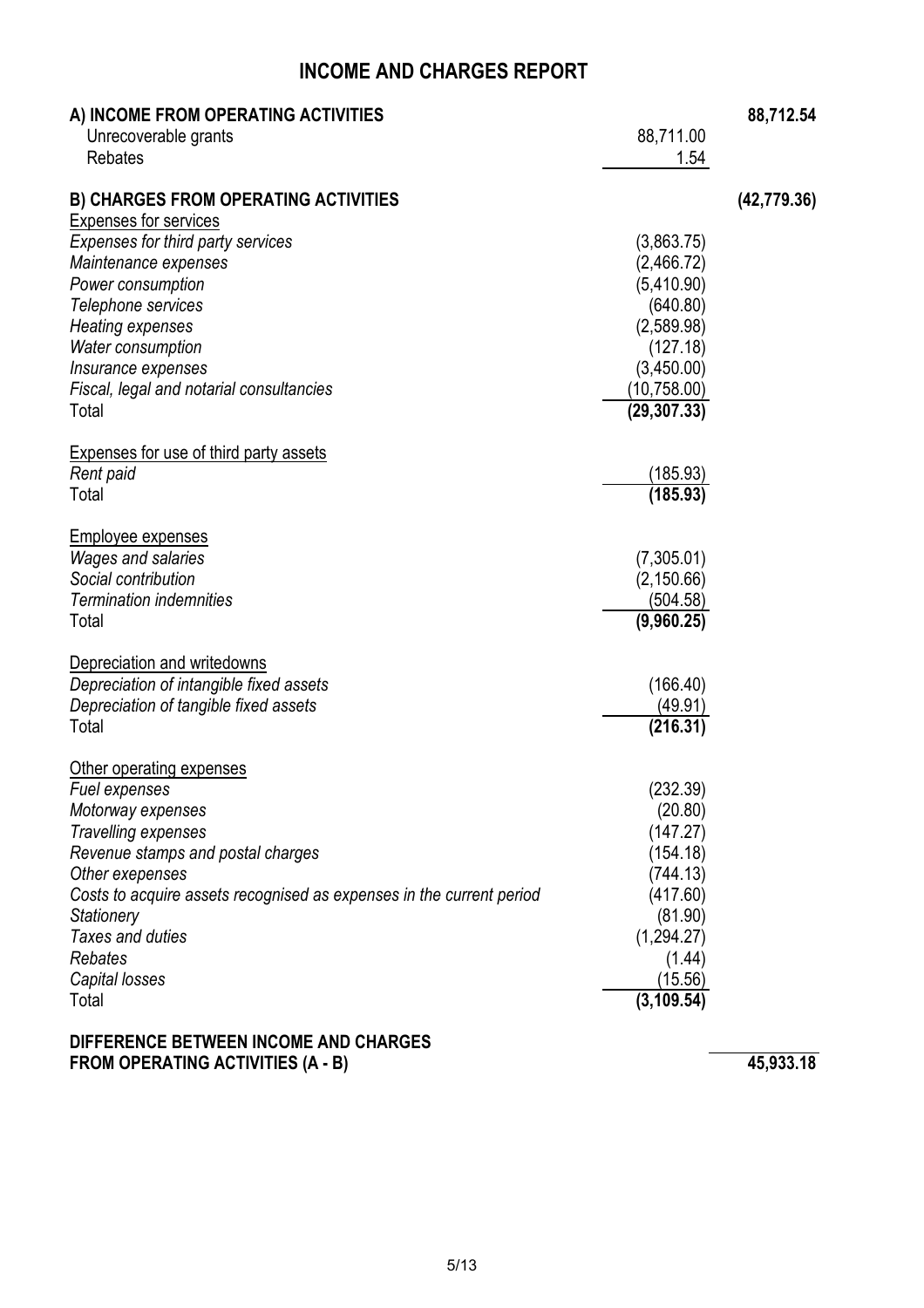| C) FINANCIAL INCOME AND CHARGES                                                                       |                    | 271.51    |
|-------------------------------------------------------------------------------------------------------|--------------------|-----------|
| Financial income<br>Interest on bank deposits                                                         | 414.12             |           |
| Interest and other financial charges<br><b>Bank commissions</b><br>Interest on trade accounts payable | (142.56)<br>(0.05) |           |
| D) ADJUSTMENTS TO VALUE OF FINANCIAL ASSETS                                                           |                    | 0.00      |
| E) EXTRAORDINARY INCOME AND CHARGES                                                                   |                    | 0.00      |
| <b>PROFIT BEFORE TAX</b>                                                                              |                    | 46,204.69 |
| Income tax expense                                                                                    |                    | 0.00      |
| Profit for the period                                                                                 |                    | 46,204.69 |
|                                                                                                       |                    |           |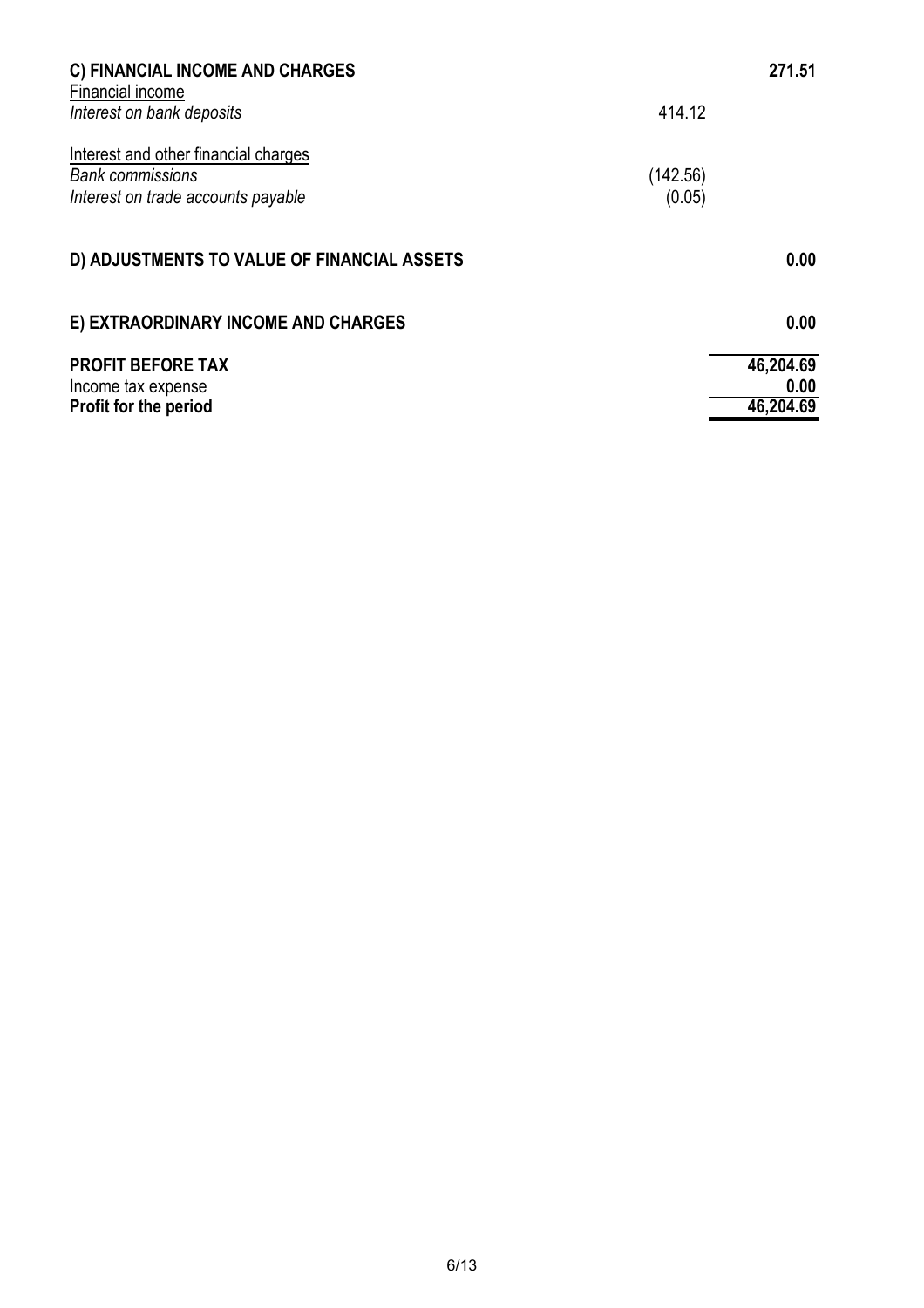### **NOTES TO THE FINANCIAL STATEMENTS FOR THE YEAR ENDED DECEMBER 31, 2006**

The aim of the Notes is to provide additional information that is not presented on the face of the Balance Sheet and Income and Charges Report. In order to allow a better assessment of the Foundation's financial statements, it is important to know that the Foundation is a non-profit organization with the following object: "perpetuate, report and spread all over the world the whole knowledge arising from the teachings and meditation practise of Srivastava Chandrika Prasad Nirmala and known as Sahaja Yoga".

#### **Content of the Financial Statements for the year ended December 31, 2006.**

The Foundation's Financial Statements have been drawn up on the basis of policies foreseen by the Accountants Commission of non-profit organizations.

The Financial Statements for the year ended December 31, 2006 comprise the Balance Sheet, the Income and Charges Report, the Notes and the Cash Flow Statement.

The Income and Charges Report provides information about the Foundation's performance, disclosing the nature and function of the components of income and charges for the period taken into account.

#### **Accounting policies**

The items recognised in the Financial Statements are valued on the general basis of prudence.

In observance of accrual basis of accounting, the effects of transactions and other events are recognised when they occur, and not as cash or its equivalent is received or paid, and they are recorded in the accounting records and reported in the Financial Statements of the periods to which they relate.

An asset is recognised in the Balance Sheet as a fixed asset if it will be used by the Foundation for more than the accounting period.

In particular, the accounting policies and principles used to draw up the Financial Statements are as follows.

#### **Notes about the Balance Sheet's items**

#### **Intangible fixed assets**

This item includes software licenses for 658.91 euros. The amount of depreciation is of 166.40 euros.

#### **Tangible fixed assets**

Tangible fixed assets are represented by the following items: Buildings 1,950,000.00 euros Office equipment 1,197.79 euros *Total tangible fixed assets 1,951,197.79 euros*

The item "Buildings" comprises buildings donated by the Founder, Ms Srivastava Chandrika Prasad Nirmala, to the Foundation in the Act of Constitution.

The item "Office equipment" has been depreciated by 49.91 euros, in order to align it with the estimated resale value.

#### **Trade receivables**

They are represented by securities for consumptions and they are recognised at their nominal value.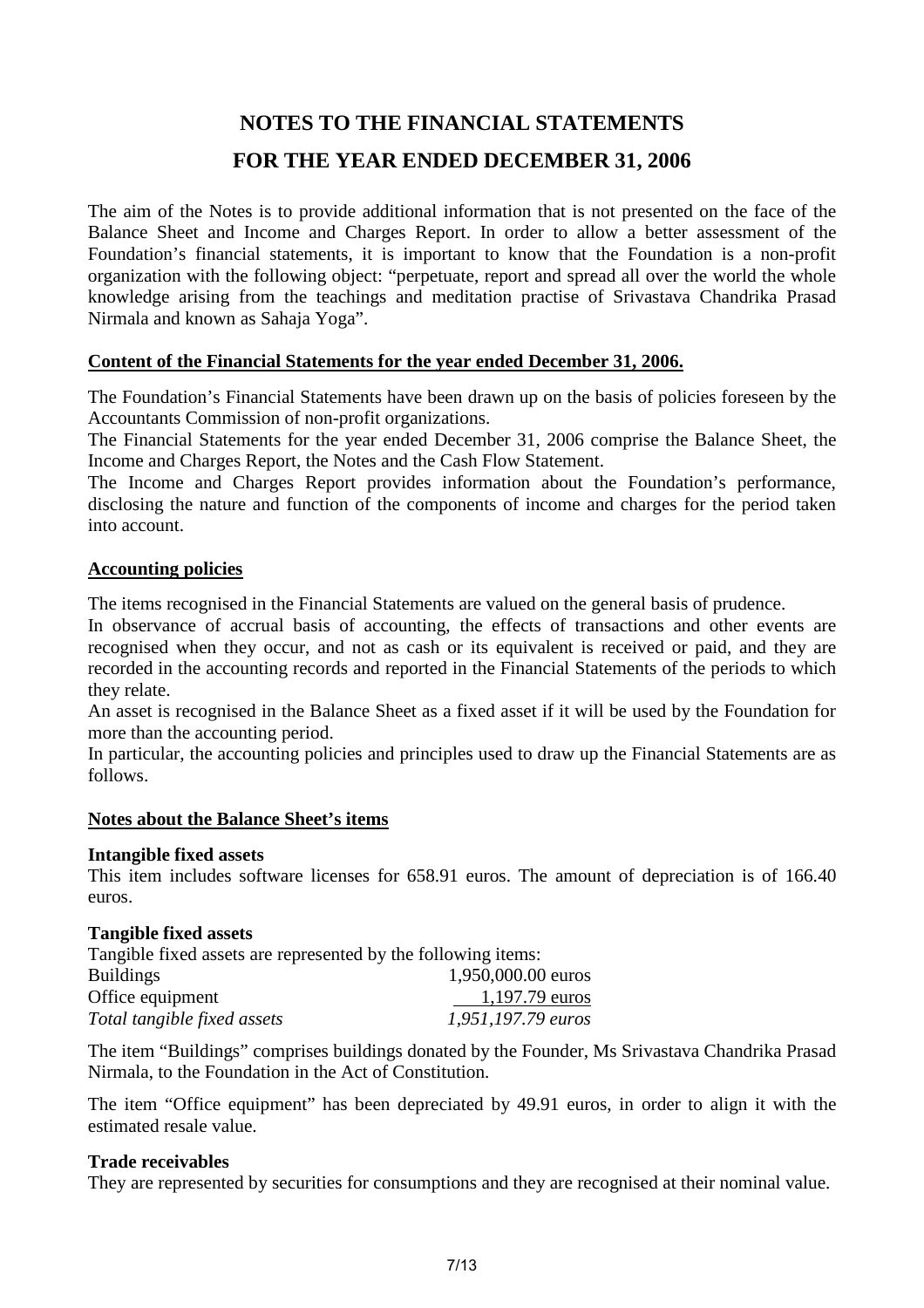#### **Cash and cash equivalents**

This item includes cash at banks for 56,806.11 euros and cash and cash equivalents on hands for 141.69 euros.

#### **Prepaid expenses and accrued income**

They are recognised in accordance with the accrual basis of accounting and they are composed as follows:

| Accrued income                            | 258.93 euros   |
|-------------------------------------------|----------------|
| Prepaid expenses                          | $250.40$ euros |
| Total prepaid expenses and accrued income | 509.33 euros   |

#### **Equity**

The total amount of Equity is of 1,996,204.69 euros and comprises the Endowment Fund for 1,950,000 euros and the Profit for the period of 46,204.69 euros.

#### **Provision for termination indemnities**

This item represents the effective amount due to employees as accrued on the basis of law and employment contracts in force.

At December 31, 2006 this item amounts to 468.93 euros.

#### **Accounts payable**

They are recognised at their nominal value and comprise the following items: Trade payables 7,725.14 euros

| $1.123.17$ CHIVS |
|------------------|
| 1,602.42 euros   |
| 874.27 euros     |
| 1,778.86 euros   |
| 11,980.69 euros  |
|                  |

#### **Accrued liabilities**

They comprise obbligations to pay cash in the future. They are composed as follows:

| Accrued liabilities on bank commissions            | $132.21$ euros |
|----------------------------------------------------|----------------|
| Accrued liabilities on employee wages and salaries | 735.46 euros   |
| Total accrued liabilities                          | 867.98 euros   |

#### **Notes about the Income and Charges Report**

#### **INCOME**

#### **Unrecoverable grants/donations**

They consist of donations collected on the occasion of seminars and other events which took place in Cabella Ligure during the year 2006.

#### **Financial income**

Such income consists of interests accrued on bank accounts during 2006 and amounts to 414.12 euros.

#### **CHARGES**

#### **Charges from operating activity**

They amount in total to 42,815.36 euros and they are composed as follows: Expenses for services 29,307.33 euros Expenses for use of third party assets 185.93 euros Employee expenses 9,960.25 euros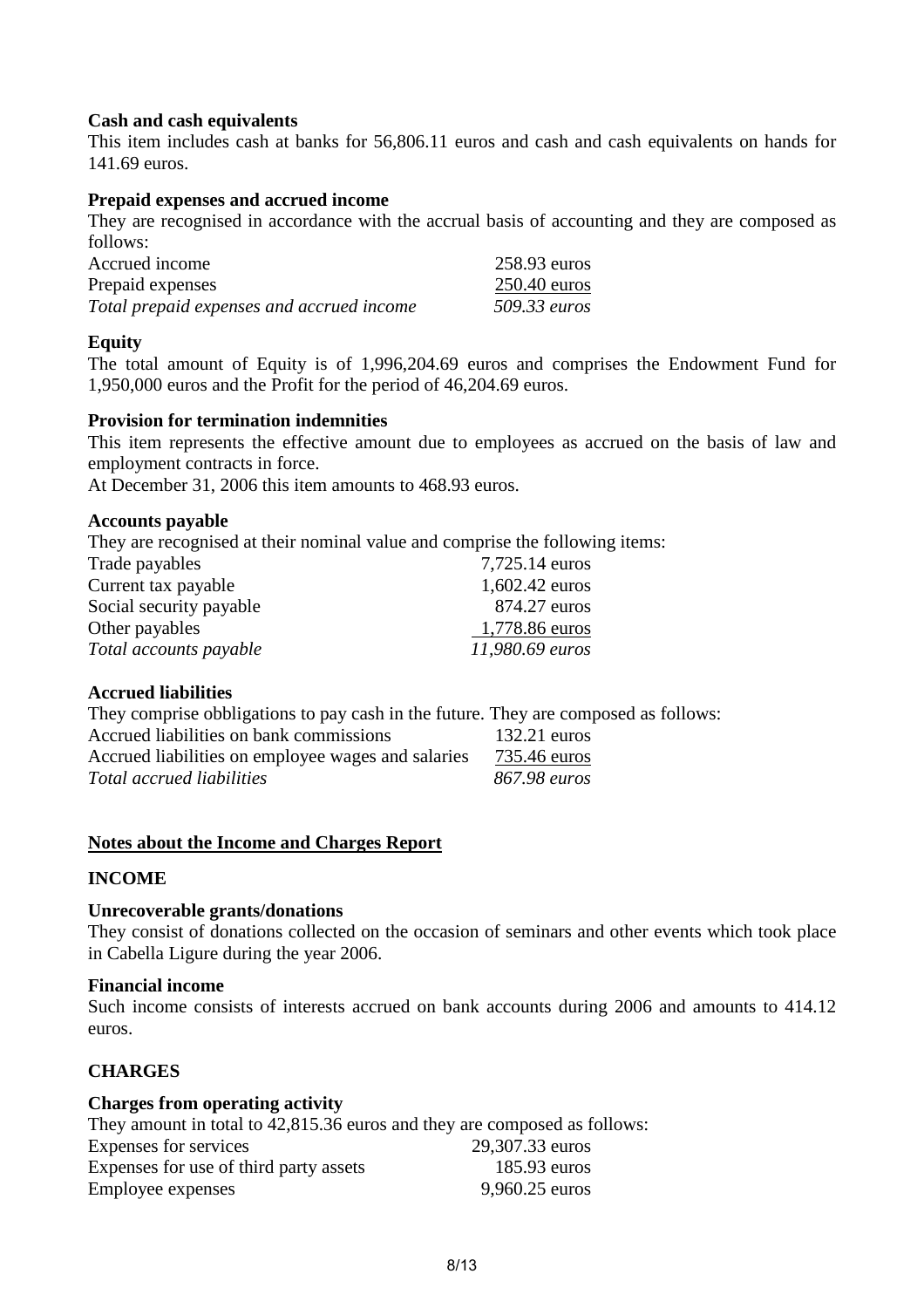| Depreciation and writedowns           | $216.31$ euros  |
|---------------------------------------|-----------------|
| Other operating expenses              | 3,109.54 euros  |
| Total charges from operating activity | 42,779.36 euros |

#### **Expenses for services**

Expenses for third party services

They amount to 3,863.75 euros and they comprise expenses for waste disposal.

#### Maintenance expenses

They consist of expenses for ordinary maintenance of the Foundation's assets and amount to 2,466.72 euros.

#### Consumption expenses

| They are composed as follows: |                |
|-------------------------------|----------------|
| Power consumption             | 5,410.90 euros |
| Telephone services            | 640,80 euros   |
| Heating expenses              | 2.589,98 euros |
| Water consumption             | $127,18$ euros |
| Total consumption expenses    | 8,768.86 euros |

#### Insurance expenses

They comprise insurance to cover the Foundation's assets and amount to 3,450 euros.

#### Fiscal, legal and notarial consultancies

This item includes the expenses to set up the Foundation and to keep the accounts. These expenses amount in total to 10,758.00 euros.

#### Expenses for use of third party assets

They comprise the expenses to rent the large waste disposal containers and amount to 185.93 euros.

#### Employee expenses

This item includes the total expense for the personnel employed during the year 2006 and amounts in total to 9,960.25 euros.

#### Depreciation

This item comprises the depreciation of tangible and intangible assets recognised in the Balance Sheet.

#### Other operating expenses

They include the whole expenses incurred during the year 2006.

The item "Taxes and duties" includes the Local Property Tax.

The item consists of the following:

| Fuel expenses                                  | 232.39 euros   |
|------------------------------------------------|----------------|
| Motorway expenses                              | $20.80$ euros  |
| Travelling expenses                            | 147.27 euros   |
| Revenue stamps and postal charges              | 154.18 euros   |
| Other expenses                                 | 744.13 euros   |
| Costs to acquire assets recognised as expenses |                |
| in the current period                          | 417.60 euros   |
| Stationery                                     | $81.90$ euros  |
| Taxes and duties                               | 1,294.27 euros |
| Rebates                                        | $1.44$ euros   |
| Capital losses                                 | 15.56 euros    |
| Total other operating expenses                 | 3,109.54 euros |
|                                                |                |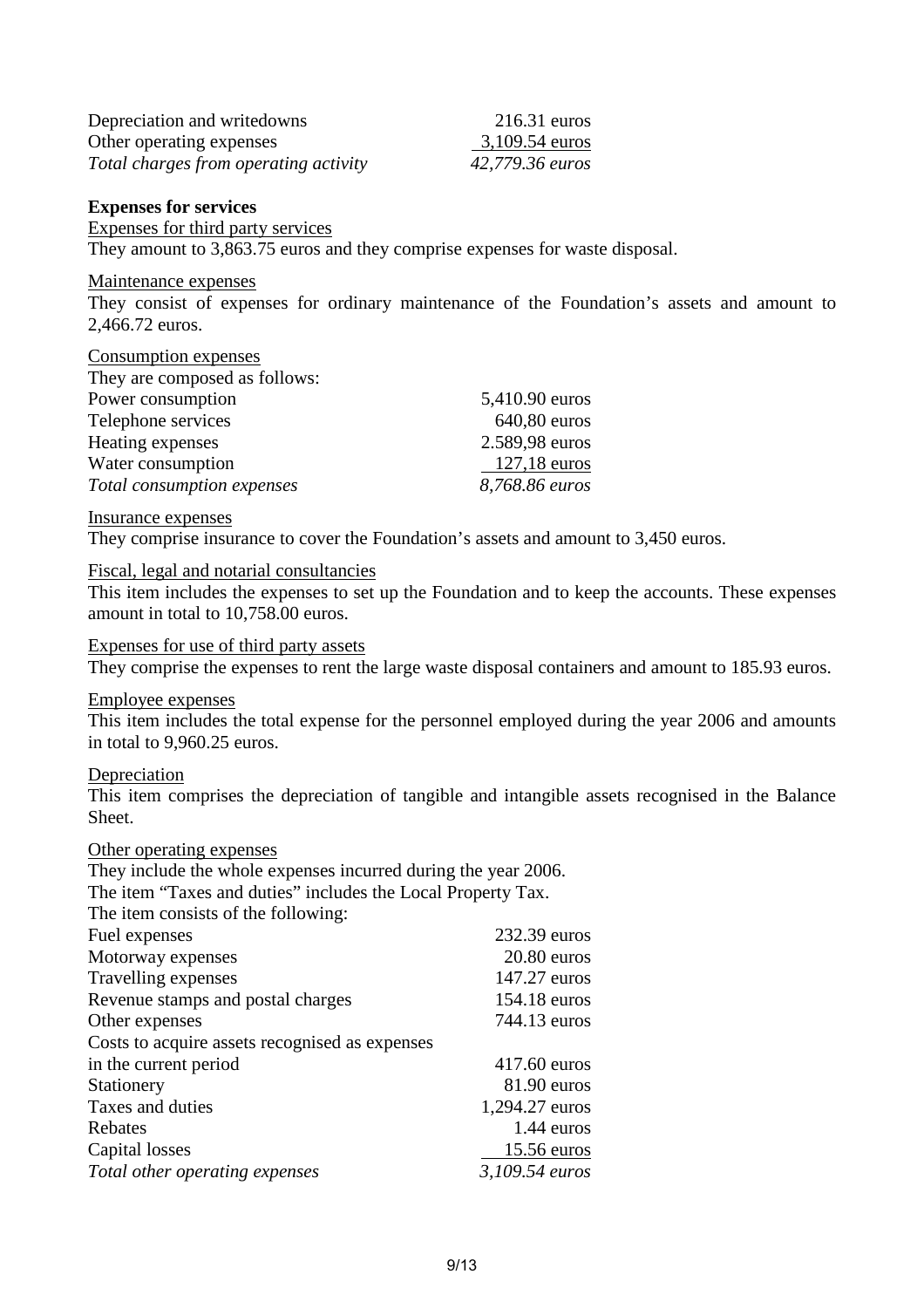Financial charges Such charges consist of bank commissions as accrued during the year 2006.

The Financial Statements, consisting of the Balance Sheet, the Income and Charges Report and the Notes above, truly represent the financial position and financial performance of the Foundation, including the profit and loss for the closing period, and include the whole items recognised into the accounts.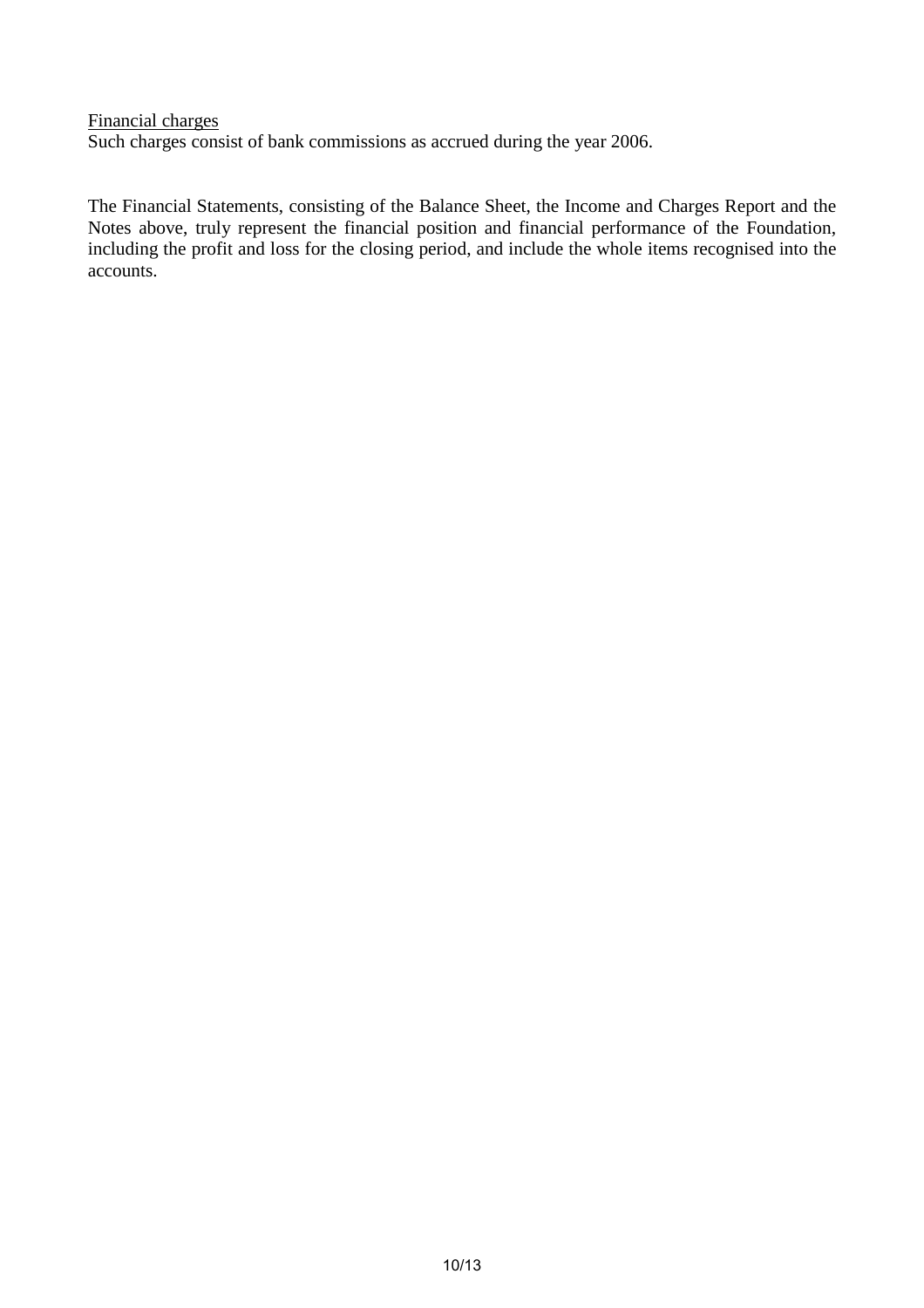#### **BOARD OF AUDITORS REPORT FOR THE BALANCE SHEET OF THE 31.12.2006**

The Board of Auditors has carefully examined the Financial Report for the year 2006, which it received from the Board of Directors of the Shri Mataji Nirmala Devi Sahaja Yoga World Foundation.

The Financial Report comprises the Balance Sheet, Income and Charges Report, Cash Flow Report and Accompanying Notes.

The Foundation's Financial Statements have been drawn up on the basis of policies foreseen by the Accountants Commission of non-profit organizations.

The contents of the Financial Report 2006 are summarised as follows:

**ASSETS**

|             |           | <b>EURO</b> | 1.951.640,39 |
|-------------|-----------|-------------|--------------|
|             |           | <b>EURO</b> | 57.372,26    |
| <b>EURO</b> | 424,46    |             |              |
| <b>EURO</b> | 56.947,80 |             |              |
|             |           | <b>EURO</b> | 509,33       |
|             |           | <b>EURO</b> | 2.009.521,98 |
|             |           |             |              |
|             |           | <b>EURO</b> | 1.996.204,69 |
|             |           | <b>EURO</b> | 0            |
|             |           | <b>EURO</b> | 468,93       |
|             |           | <b>EURO</b> | 11.980,69    |
|             |           | <b>EURO</b> | 867,67       |
|             |           | <b>EURO</b> | 2.009.521,98 |
|             |           |             |              |
|             |           |             |              |
|             |           | <b>EURO</b> | 88.712,54    |
|             |           | <b>EURO</b> | (42.779, 36) |
|             |           | <b>EURO</b> | 271,51       |
|             |           | <b>EURO</b> | 0,00         |
|             |           | <b>EURO</b> | 0,00         |
|             |           | <b>EURO</b> | 46.204,69    |
|             |           |             |              |

The Accompanying Notes provide additional information in conformity with regulatory norms and as required in order to offer a true and correct version of the economic and financial situation of the Foundation.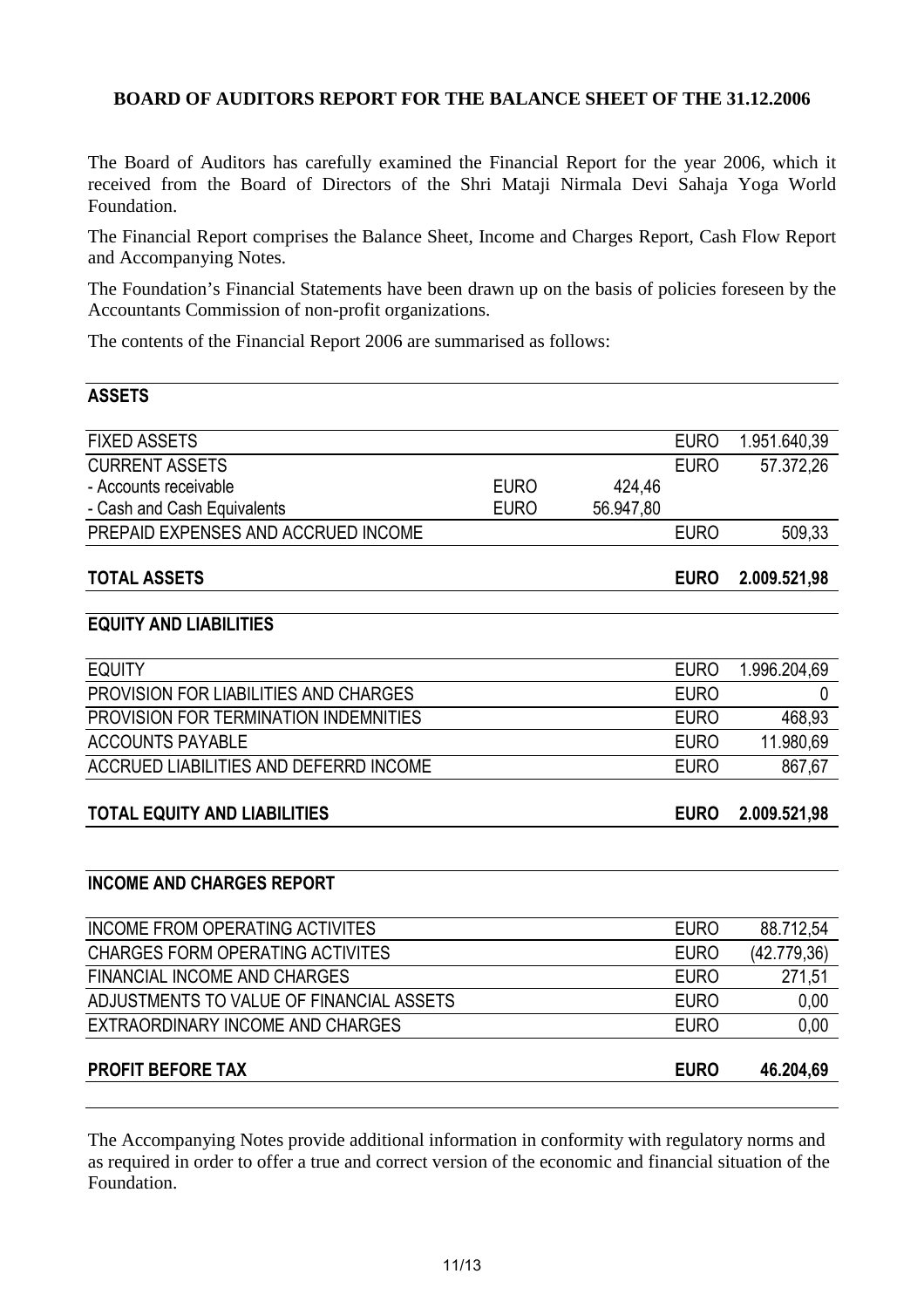The Income and Charges Report illustrates the activity for 2006 which principally consist of administration and organisation, maintenance and conservation of fixed assets and planning for future use of the properties owned by the Foundation.

Attention is drawn to the following areas:

Fixed Assets

These mainly comprise the properties donated by the Founder, Mrs. Srivastava Chandrika Prasad Nirmala.

Accounts Receivable This is exclusively made up of securities.

Cash and Cash Equivalents This consist of funds held in Foundation bank accounts as of 31.12.06

Prepaid Expenses and Accrued Income

These have been calculated with the approval of the Board of Auditors and according to accepted accounting practice.

Equity

This comprises mainly the endowment fund of Euro 1,950,000.00 and profits before tax of Euro 46.204,69

#### Provision for Termination Indemnity

This is made up of the termination indemnity matured by the sole employee of the Foundation.

During the year ended December 31, 2006, and up to such date, the Board Auditors supervised the observance of the Law, in accordance with auditing principles and on the basis of policies foreseen by the Italian National Council of Accountants.

Specifically, the Board attended the meetings of the Board of Directors that took place in 2006 and obtained information from the Directors on the activity that took place and on the major economic, financial and capital dealings of the Foundation, making sure that all these operations conformed to the law and to national accounting principles.

The Board assessed and checked the fairness of the administrative and accounting procedures, as well as the reliability of the latter in accurately representing transactions and other events, by obtaining information from the Directors, examining the related documentation, controlling the accounting data, and making a constant cash control.

The Board checked the observance of the regulations concerning the formulation and drafting of the financial statements through direct controls.

During the controls, as described above, no issues arose that required mentioning in this Report.

The Board has not received any declarations ex article 2408 of the Civil Code or third party disclosures concerning the Foundation.

Taking into account all the afore-mentioned information the Board proposes the approval of the Foundation's Financial Statements for the year ended December 31, 2006.

*10th June 2007 Alessandro Sabolo Cristina Ciartano Maria, Lucia Gallo*